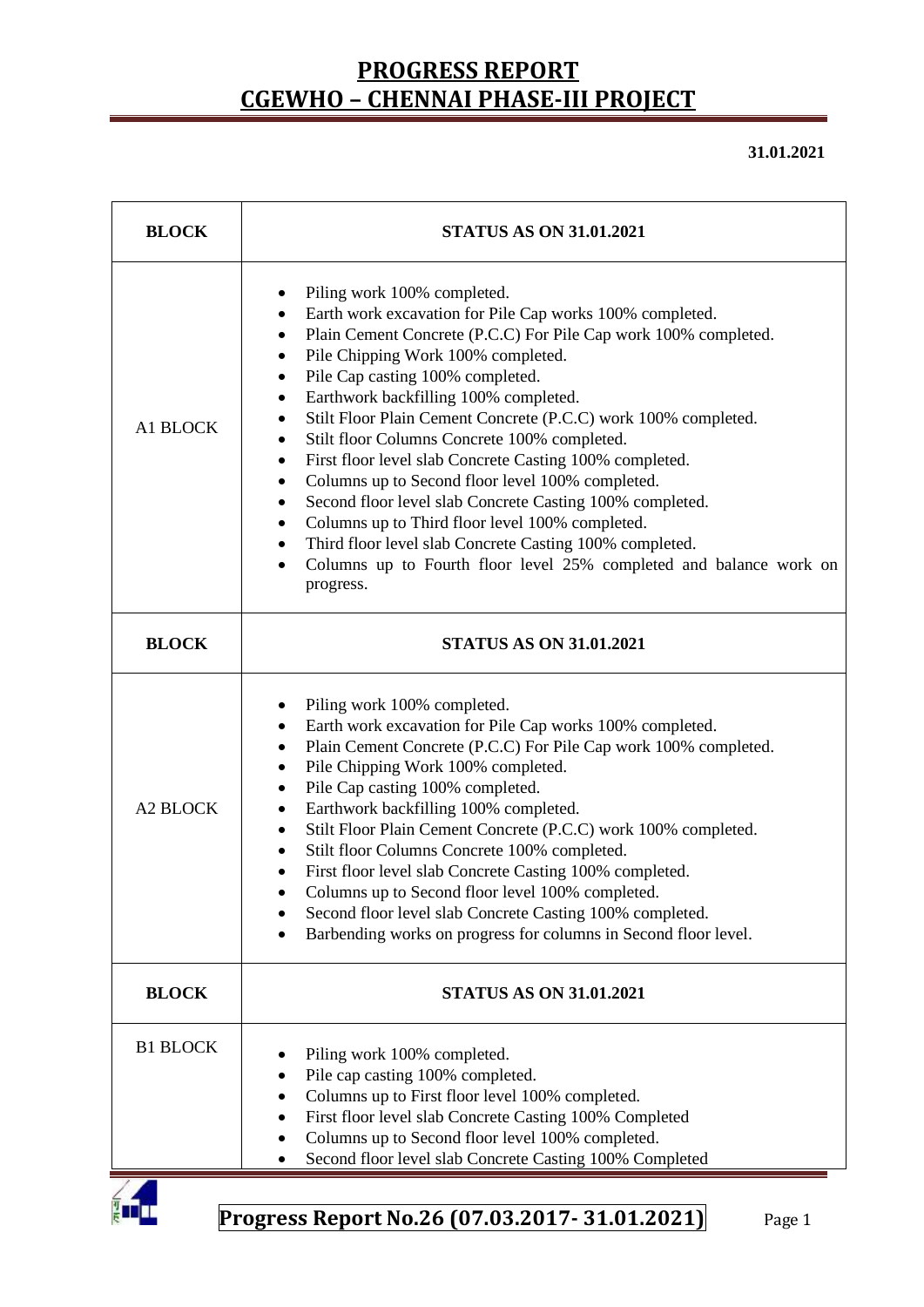|                 | Columns up to Third floor Level 100% Completed.                                                             |  |  |  |
|-----------------|-------------------------------------------------------------------------------------------------------------|--|--|--|
|                 | Third floor level slab Concrete Casting 100% Completed.                                                     |  |  |  |
|                 | Columns up to Fourth floor Level 100% Completed                                                             |  |  |  |
|                 | Fourth floor level slab Concrete Casting 100% Completed.<br>٠                                               |  |  |  |
|                 | Columns up to Fifth floor Level 100% Completed.<br>٠                                                        |  |  |  |
|                 | Fifth floor level slab Concrete Casting 100% Completed.<br>٠                                                |  |  |  |
|                 | Columns up to Sixth floor Level 100% Completed                                                              |  |  |  |
|                 | Sixth floor level slab Concrete Casting 100% Completed.                                                     |  |  |  |
|                 | Columns up to Seventh floor Level 100% Completed                                                            |  |  |  |
|                 | Seventh floor level slab Concrete Casting 100% Completed.<br>٠                                              |  |  |  |
|                 | Columns up to Eighth floor level 100% completed                                                             |  |  |  |
|                 | Eighth floor level slab Concrete casting 100% completed.<br>٠                                               |  |  |  |
|                 | Columns up to Ninth floor level 75% completed and balance work on progress.                                 |  |  |  |
|                 | Ninth floor level slab First Half Concrete casting 100% completed                                           |  |  |  |
|                 | Block work in First floor 85% completed.                                                                    |  |  |  |
|                 | Block work in Second floor 85% completed                                                                    |  |  |  |
|                 | Block work in Third floor 75% completed.                                                                    |  |  |  |
|                 | Block work in Fourth floor 75% completed.<br>٠                                                              |  |  |  |
|                 | Block work in Fifth floor 65% completed.                                                                    |  |  |  |
|                 | Block work in Sixth floor 45% completed.<br>$\bullet$                                                       |  |  |  |
|                 | Model Flat Finishing works Completed.<br>$\bullet$                                                          |  |  |  |
|                 |                                                                                                             |  |  |  |
|                 |                                                                                                             |  |  |  |
| <b>BLOCK</b>    | <b>STATUS AS ON 31.01.2021</b>                                                                              |  |  |  |
|                 |                                                                                                             |  |  |  |
|                 |                                                                                                             |  |  |  |
|                 | Piling work 100% completed.                                                                                 |  |  |  |
|                 | Earth work excavation for Pile Cap works 100% completed.<br>٠                                               |  |  |  |
|                 | PCC for pile cap 100% completed.                                                                            |  |  |  |
|                 | Pile Cap Casting 100% completed<br>٠                                                                        |  |  |  |
|                 | Columns up to First floor level 100% completed.                                                             |  |  |  |
|                 | First floor level slab Concrete Casting 100% Completed.                                                     |  |  |  |
| <b>B2 BLOCK</b> | Columns up to Second floor level 100% completed.                                                            |  |  |  |
|                 | Second floor level slab Concrete Casting 100% Completed.                                                    |  |  |  |
|                 | Columns up to Third floor level 100% completed.                                                             |  |  |  |
|                 | Third floor level slab Concrete Casting 100% Completed.<br>٠                                                |  |  |  |
|                 | Barbending fabrication works for Columns up to Fourth Floor level on<br>$\bullet$                           |  |  |  |
|                 | progress.                                                                                                   |  |  |  |
|                 | Block work in First floor 30% completed.                                                                    |  |  |  |
|                 |                                                                                                             |  |  |  |
| <b>BLOCK</b>    | <b>STATUS AS ON 31.01.2021</b>                                                                              |  |  |  |
|                 |                                                                                                             |  |  |  |
| C1 BLOCK        | Piling work 100% completed.                                                                                 |  |  |  |
|                 | Pile cap casting 100% completed.                                                                            |  |  |  |
|                 | Columns up to First floor level 100% completed.                                                             |  |  |  |
|                 | First floor level slab Concrete Casting 100% Completed.                                                     |  |  |  |
|                 | Columns up to Second floor level 100% completed.<br>Second floor level slab Concrete Casting 100% Completed |  |  |  |

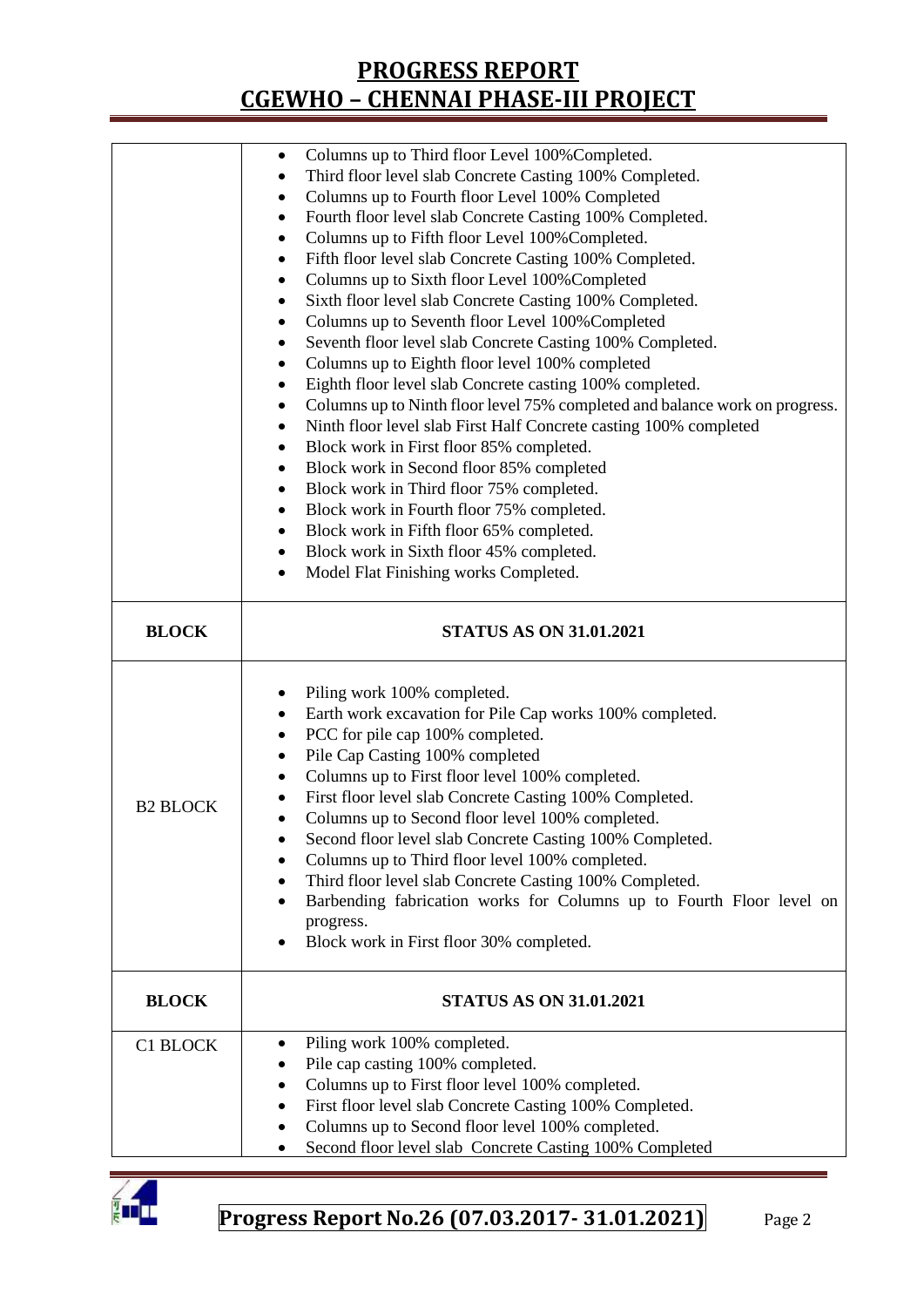|                      | Columns up to Third floor level 100% completed.<br>٠                                                   |  |  |  |  |  |
|----------------------|--------------------------------------------------------------------------------------------------------|--|--|--|--|--|
|                      | Third floor level slab Concrete Casting 100% Completed.                                                |  |  |  |  |  |
|                      | Columns up to Fourth floor level 100% completed.<br>٠                                                  |  |  |  |  |  |
|                      | Fourth floor level slab Concrete Casting 100% Completed.<br>٠                                          |  |  |  |  |  |
|                      | Columns up to Fifth floor level 100% completed.<br>٠                                                   |  |  |  |  |  |
|                      | Fifth floor level slab Concrete Casting 100% Completed.                                                |  |  |  |  |  |
|                      | Columns up to Sixth floor level 100% completed.<br>٠                                                   |  |  |  |  |  |
|                      | Sixth floor level slab Concrete Casting 100% Completed.<br>٠                                           |  |  |  |  |  |
|                      | Columns up to Seventh floor level 100% completed.<br>٠                                                 |  |  |  |  |  |
|                      | Seventh floor level slab Concrete Casting 100% Completed.<br>٠                                         |  |  |  |  |  |
|                      | Columns up to Eighth floor level 100% completed.<br>٠                                                  |  |  |  |  |  |
|                      | Eight floor level slab Concrete Casting 100% Completed.<br>٠                                           |  |  |  |  |  |
|                      |                                                                                                        |  |  |  |  |  |
|                      | Barbending works for columns upto Ninth floor level 100% completed<br>٠                                |  |  |  |  |  |
|                      | Block work in First Floor Level 90% completed.<br>$\bullet$                                            |  |  |  |  |  |
|                      | Block work in Second Floor Level 90% completed.<br>٠                                                   |  |  |  |  |  |
|                      | Block work in Third Floor Level 85% completed.<br>٠                                                    |  |  |  |  |  |
|                      | Block work in Fourth Floor Level 80% completed.<br>٠                                                   |  |  |  |  |  |
|                      | Block work in Fifth Floor Level 80% completed.<br>$\bullet$                                            |  |  |  |  |  |
|                      | Stilt ceiling plastering 85% completed.<br>$\bullet$                                                   |  |  |  |  |  |
|                      | First Floor ceiling plastering 90% completed.<br>٠                                                     |  |  |  |  |  |
|                      | First Floor Wall plastering 40% completed<br>٠                                                         |  |  |  |  |  |
|                      | Model Flat Finishing Works completed.                                                                  |  |  |  |  |  |
|                      | <b>STATUS AS ON 31.01.2021</b>                                                                         |  |  |  |  |  |
| <b>BLOCK</b>         |                                                                                                        |  |  |  |  |  |
|                      |                                                                                                        |  |  |  |  |  |
|                      | Piling work 100% completed.<br>٠                                                                       |  |  |  |  |  |
|                      | Pile cap casting 100% completed.                                                                       |  |  |  |  |  |
|                      | Columns up to First floor level 100% completed.<br>٠                                                   |  |  |  |  |  |
|                      | First floor level slab Concrete Casting 100% Completed.<br>٠                                           |  |  |  |  |  |
|                      | Columns up to Second Floor level 100% Completed.<br>٠                                                  |  |  |  |  |  |
|                      | Second floor level slab Concrete Casting 100% Completed.                                               |  |  |  |  |  |
|                      | Columns up to Third Floor level 100% Completed.                                                        |  |  |  |  |  |
|                      | Third floor level slab Concrete Casting 100% Completed.                                                |  |  |  |  |  |
|                      | Columns up to Fourth Floor level 100% Completed.                                                       |  |  |  |  |  |
| C <sub>2</sub> BLOCK | Fourth floor level slab Concrete Casting 100% Completed.                                               |  |  |  |  |  |
|                      | Columns up to Fifth Floor level 100% Completed.<br>٠                                                   |  |  |  |  |  |
|                      | Fifth floor level slab Concrete Casting 100% Completed.<br>٠                                           |  |  |  |  |  |
|                      | Columns up to Sixth Floor level 100% Completed.<br>٠                                                   |  |  |  |  |  |
|                      | Sixth floor level slab Concrete Casting 100% Completed.<br>٠                                           |  |  |  |  |  |
|                      | Columns up to Seventh Floor level 100% Completed.<br>٠                                                 |  |  |  |  |  |
|                      | Seventh floor level slab concrete casting 100% completed.<br>٠                                         |  |  |  |  |  |
|                      | Columns up to Eight Floor level 80% Completed.                                                         |  |  |  |  |  |
|                      | Shuttering and barbending works for First half of Eight floor level slab 80%<br>$\bullet$              |  |  |  |  |  |
|                      | completed and balance work on progress.                                                                |  |  |  |  |  |
|                      | Block work in First Floor Level 90% completed.<br>٠<br>Block work in Second Floor Level 85% completed. |  |  |  |  |  |

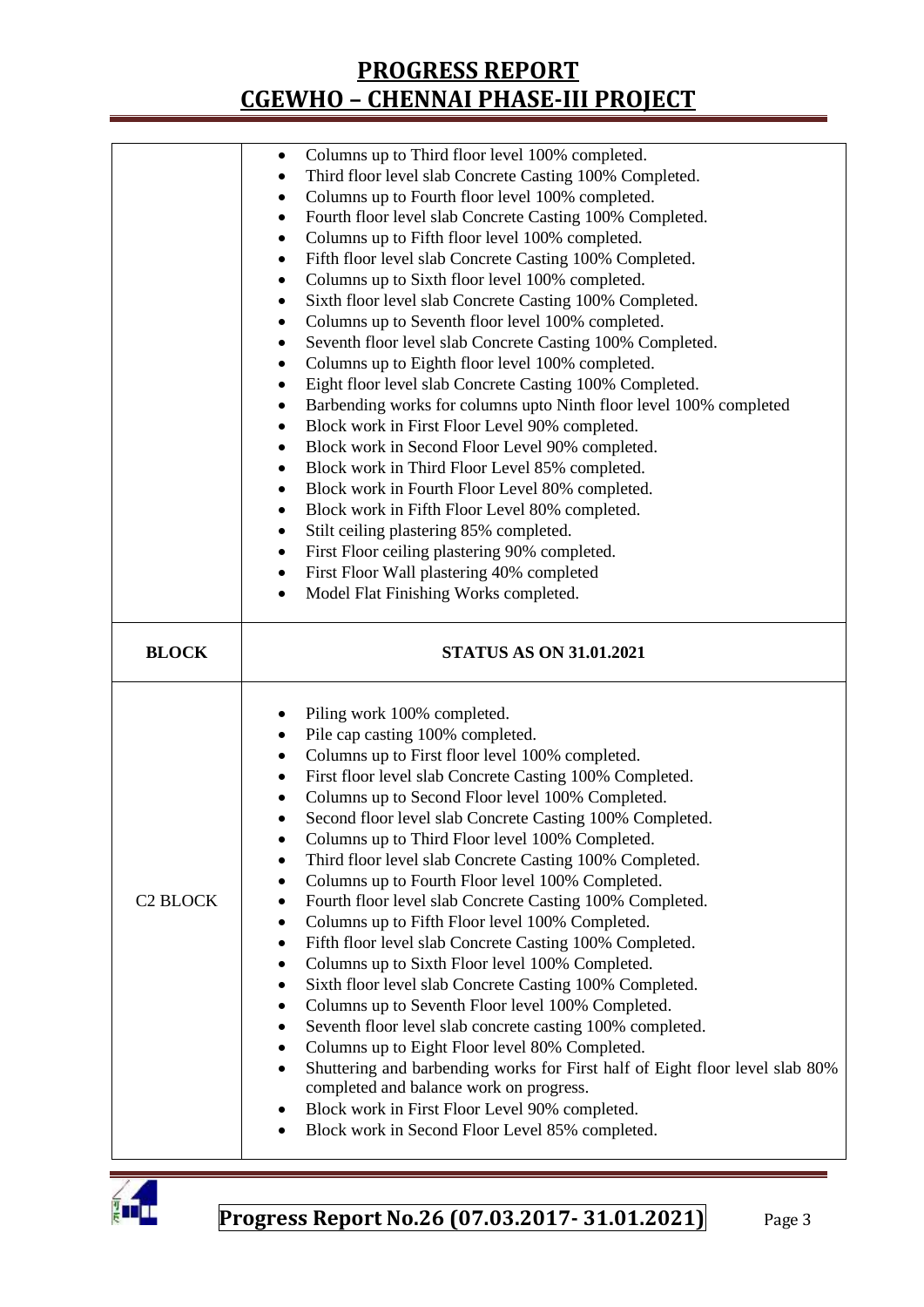|                 | Block work in Third Floor Level 40% completed.<br>$\bullet$                                                                                                                                                                                                                                                                                                                                                                                                                                                                                                                                                                                                                                                                                                                                                                                                                                                                                                                                                                                                                                                                                                                                                                                 |  |  |  |  |
|-----------------|---------------------------------------------------------------------------------------------------------------------------------------------------------------------------------------------------------------------------------------------------------------------------------------------------------------------------------------------------------------------------------------------------------------------------------------------------------------------------------------------------------------------------------------------------------------------------------------------------------------------------------------------------------------------------------------------------------------------------------------------------------------------------------------------------------------------------------------------------------------------------------------------------------------------------------------------------------------------------------------------------------------------------------------------------------------------------------------------------------------------------------------------------------------------------------------------------------------------------------------------|--|--|--|--|
|                 | Stilt floor ceiling plastering 90% completed.<br>$\bullet$                                                                                                                                                                                                                                                                                                                                                                                                                                                                                                                                                                                                                                                                                                                                                                                                                                                                                                                                                                                                                                                                                                                                                                                  |  |  |  |  |
| <b>BLOCK</b>    | <b>STATUS AS ON 31.01.2021</b>                                                                                                                                                                                                                                                                                                                                                                                                                                                                                                                                                                                                                                                                                                                                                                                                                                                                                                                                                                                                                                                                                                                                                                                                              |  |  |  |  |
| <b>C3 BLOCK</b> | Piling work 100% completed.<br>Pile cap casting 100% completed.<br>Columns up to Stilt floor level 100% completed.<br>PCC flooring for Stilt Floor 100% Completed.<br>٠<br>Columns up to First floor level 100% completed.<br>$\bullet$<br>First floor level slab Concrete Casting 100% Completed.<br>٠<br>Columns up to Second floor level 100% completed.<br>٠<br>Second floor level slab Concrete Casting 100% Completed.<br>٠<br>Columns up to Third floor level 100% completed.<br>٠<br>Third floor level slab concrete casting 100% completed.<br>Columns up to Fourth floor level 100% completed.<br>٠<br>Fourth floor level Slab Concrete Casting 100% completed.<br>٠<br>Columns up to Fifth floor level 100% completed.<br>$\bullet$<br>Fifth floor level slab concrete casting 100% completed.<br>٠<br>Columns up to Sixth floor level 100% completed<br>٠<br>Sixth floor level slab First Half concrete casting 100% completed.<br>٠<br>Shuttering and barbending works for Second half of Sixth floor level slab 25%<br>completed and balance work on progress.<br>Stilt floor ceiling plastering 80% completed.<br>٠<br>Block work in First floor level 80% completed.<br>٠<br>Block work in Second floor level 30% completed |  |  |  |  |
| <b>BLOCK</b>    | <b>STATUS AS ON 31.01.2021</b>                                                                                                                                                                                                                                                                                                                                                                                                                                                                                                                                                                                                                                                                                                                                                                                                                                                                                                                                                                                                                                                                                                                                                                                                              |  |  |  |  |
| D1 BLOCK        | Piling work 100% completed.<br>Earth work excavation for Pile Cap works 100% completed.<br>Plain Cement Concrete (PCC) For Pile Cap work 100% completed.<br>Pile Chipping Work 100% completed.<br>٠<br>Pile Cap casting 100% completed.<br>٠<br>Earthwork backfilling 100% completed.<br>Stilt Floor Plain Cement Concrete (P.C.C) work 100% completed.<br>Stilt Floor Columns Concrete work 100% Completed.<br>٠<br>First floor level slab Concrete Casting 100% Completed.<br>٠<br>Columns up to Second floor level 100% completed.<br>Second floor level Slab Concrete Casting 100% Completed.<br>٠<br>Columns up to Third floor level 100% completed.<br>٠<br>Third floor level Slab First Half Concrete Casting 100% Completed.<br>Shuttering and Bar bending work for Second half of Third Floor level slab 10<br>% completed and balance work on progress.<br>Block work in First floor level on progress.                                                                                                                                                                                                                                                                                                                           |  |  |  |  |

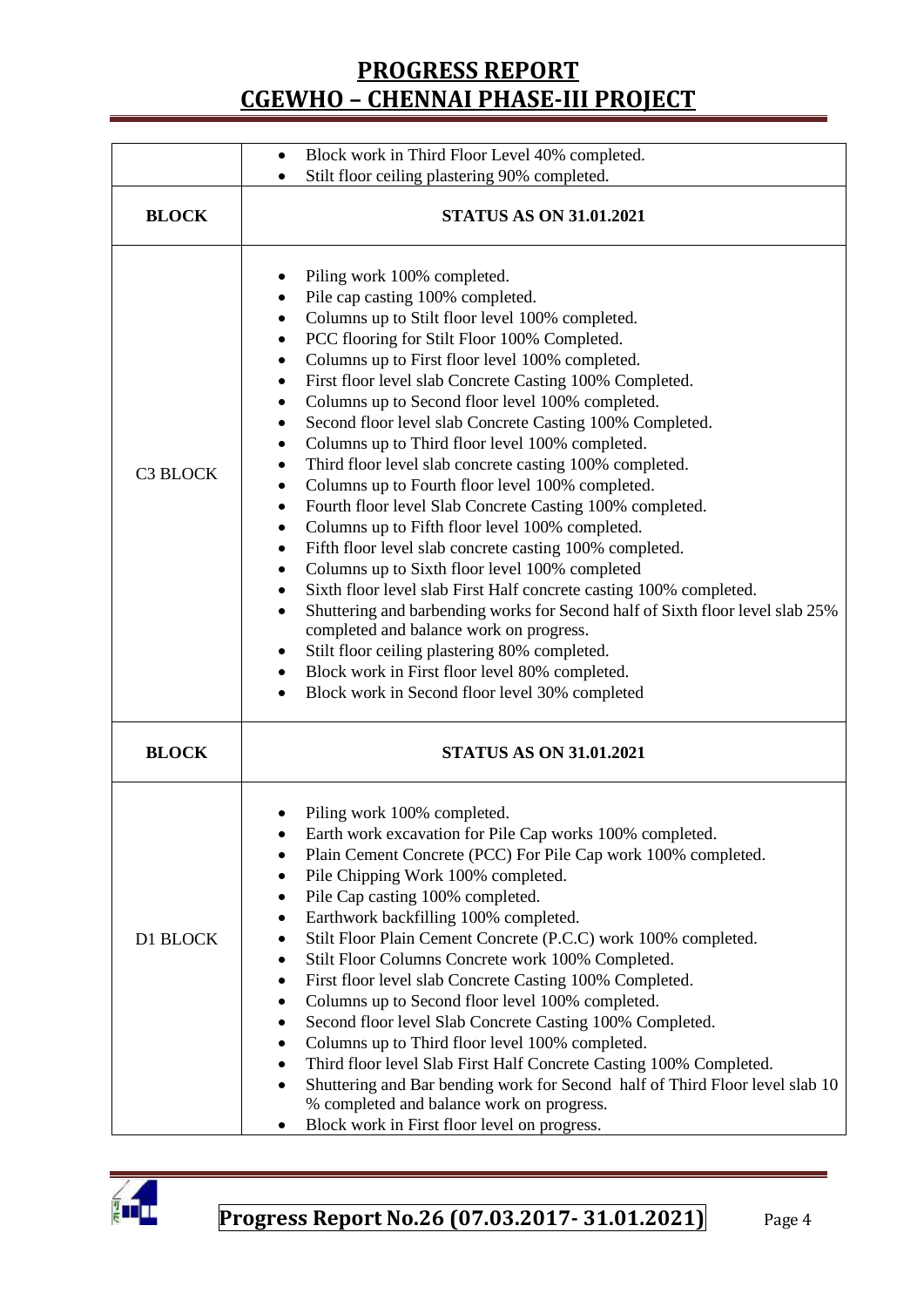| <b>BLOCK</b>         | <b>STATUS AS ON 31.01.2021</b>                                                                                                                                                                                                                                                                                                                                                                                                                                                                                                                                                                                                                                                                                                                                                                                                                                                                                                                                                                                                                                                                                                                                                                                                                                                                                                                                                                                                                                                                                                                                          |  |  |  |  |  |
|----------------------|-------------------------------------------------------------------------------------------------------------------------------------------------------------------------------------------------------------------------------------------------------------------------------------------------------------------------------------------------------------------------------------------------------------------------------------------------------------------------------------------------------------------------------------------------------------------------------------------------------------------------------------------------------------------------------------------------------------------------------------------------------------------------------------------------------------------------------------------------------------------------------------------------------------------------------------------------------------------------------------------------------------------------------------------------------------------------------------------------------------------------------------------------------------------------------------------------------------------------------------------------------------------------------------------------------------------------------------------------------------------------------------------------------------------------------------------------------------------------------------------------------------------------------------------------------------------------|--|--|--|--|--|
| D <sub>2</sub> BLOCK | Piling work 100% completed.<br>Pile cap casting 100% completed.<br>Columns up to First floor level 100% completed.<br>٠<br>First floor level slab Concrete Casting 100% Completed<br>$\bullet$<br>Columns up to Second floor level 100% completed.<br>$\bullet$<br>Second floor level slab Concrete Casting 100% Completed<br>$\bullet$<br>Columns up to Third floor level 100% completed.<br>٠<br>Third floor level slab Concrete Casting 100% Completed.<br>٠<br>Columns up to Fourth floor level 100% completed.<br>٠<br>Fourth floor level slab Concrete Casting 100% Completed.<br>$\bullet$<br>Columns up to Fifth Floor level Slab 100% Completed.<br>$\bullet$<br>Fifth floor level slab Concrete Casting 100% Completed.<br>$\bullet$<br>Columns up to Sixth Floor level Slab 100% Completed.<br>$\bullet$<br>Sixth floor level slab Concrete Casting 100% Completed.<br>$\bullet$<br>Columns up to Seventh Floor level Slab 100% Completed.<br>$\bullet$<br>Seventh floor level slab Concrete Casting 100% Completed.<br>$\bullet$<br>Columns up to Eight Floor level Slab 50% Completed and balance work on<br>$\bullet$<br>progress.<br>Shuttering & Barbending work for First half of eight floor level slab 85%<br>completed and balance work on progress.<br>Block work in First Floor Level 85% completed.<br>٠<br>Block work in Second Floor Level 80% completed.<br>$\bullet$<br>Block work in Third Floor Level 35% completed.<br>$\bullet$<br>Block work in Fourth Floor Level 20% completed.<br>$\bullet$<br>Model Flat Finishing Works completed. |  |  |  |  |  |
| <b>BLOCK</b>         | <b>STATUS AS ON 31.01.2021</b>                                                                                                                                                                                                                                                                                                                                                                                                                                                                                                                                                                                                                                                                                                                                                                                                                                                                                                                                                                                                                                                                                                                                                                                                                                                                                                                                                                                                                                                                                                                                          |  |  |  |  |  |
| D3 BLOCK             | Piling work 100% completed.<br>Pile cap casting 100% completed.<br>Columns up to First floor level 100% completed.<br>٠<br>First floor level slab Concrete Casting 100% Completed.<br>Columns up to Second floor level 100% completed.<br>٠<br>Second floor level slab Concrete Casting 100% Completed.<br>٠<br>Columns up to Third floor level 100% completed.<br>٠<br>Third floor level Slab Concrete Casting 100% Completed.<br>٠<br>Columns up to Fourth floor level 100% completed.<br>٠<br>Fourth floor level Slab Concrete Casting 100% Completed<br>Columns up to Fifth floor level 50% completed.<br>٠<br>Fifth floor level Slab Concrete Casting 100% Completed.<br>Columns up to Sixth floor level 80% completed and balance work on progress.                                                                                                                                                                                                                                                                                                                                                                                                                                                                                                                                                                                                                                                                                                                                                                                                               |  |  |  |  |  |

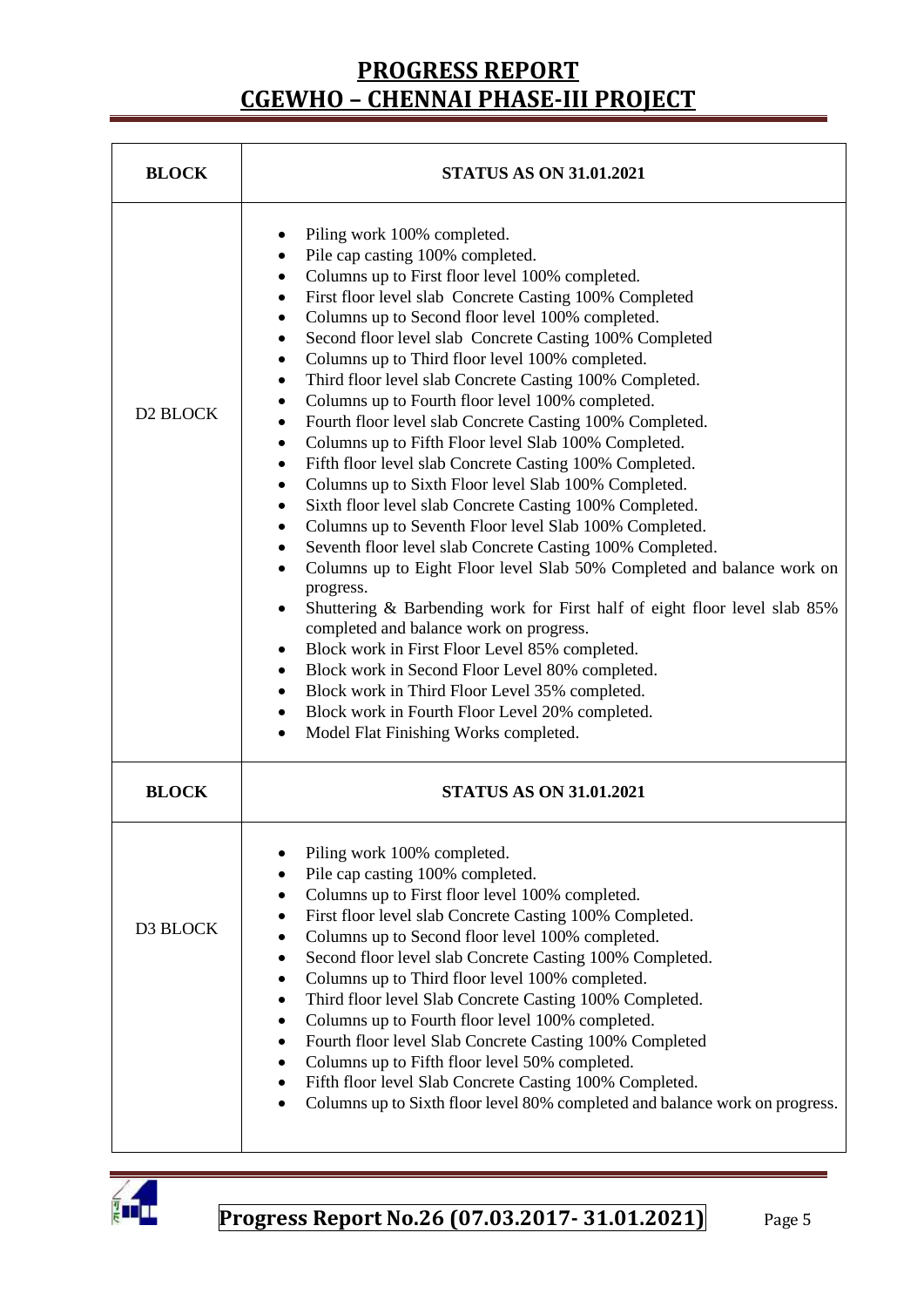| Shuttering & Barbending work for First half of sixth floor level slab 85%                                                                                                                                                                                                                                                                                                                                                                                                                                                                                                                                                                                                   |
|-----------------------------------------------------------------------------------------------------------------------------------------------------------------------------------------------------------------------------------------------------------------------------------------------------------------------------------------------------------------------------------------------------------------------------------------------------------------------------------------------------------------------------------------------------------------------------------------------------------------------------------------------------------------------------|
| completed and balance work on progress.                                                                                                                                                                                                                                                                                                                                                                                                                                                                                                                                                                                                                                     |
| Block work in First Floor Level 75% completed.<br>$\bullet$                                                                                                                                                                                                                                                                                                                                                                                                                                                                                                                                                                                                                 |
| Block work in Second Floor Level 65% completed.<br>$\bullet$                                                                                                                                                                                                                                                                                                                                                                                                                                                                                                                                                                                                                |
| Block work in Third Floor Level 50% completed.<br>$\bullet$                                                                                                                                                                                                                                                                                                                                                                                                                                                                                                                                                                                                                 |
|                                                                                                                                                                                                                                                                                                                                                                                                                                                                                                                                                                                                                                                                             |
| <b>STATUS AS ON 31.01.2021</b>                                                                                                                                                                                                                                                                                                                                                                                                                                                                                                                                                                                                                                              |
| Piling work 100% completed.<br>Earth work excavation for Pile Cap works 100% Completed.<br>PCC for pile cap 100% completed<br>Pile cap casting 100% completed.<br>$\bullet$<br>Earthwork backfilling 100% completed<br>$\bullet$<br>Columns up to First floor level 100% completed.<br>٠<br>First floor level slab Concrete Casting 100% Completed<br>Columns up to Second floor level 100% completed.<br>Second floor level slab Concrete Casting 100% Completed.<br>٠<br>Columns up to Third Floor level concrete casting 100% completed.<br>$\bullet$<br>Third floor level slab Concrete Casting 100% Completed.<br>Blockwork in First floor 90% completed.<br>$\bullet$ |
|                                                                                                                                                                                                                                                                                                                                                                                                                                                                                                                                                                                                                                                                             |

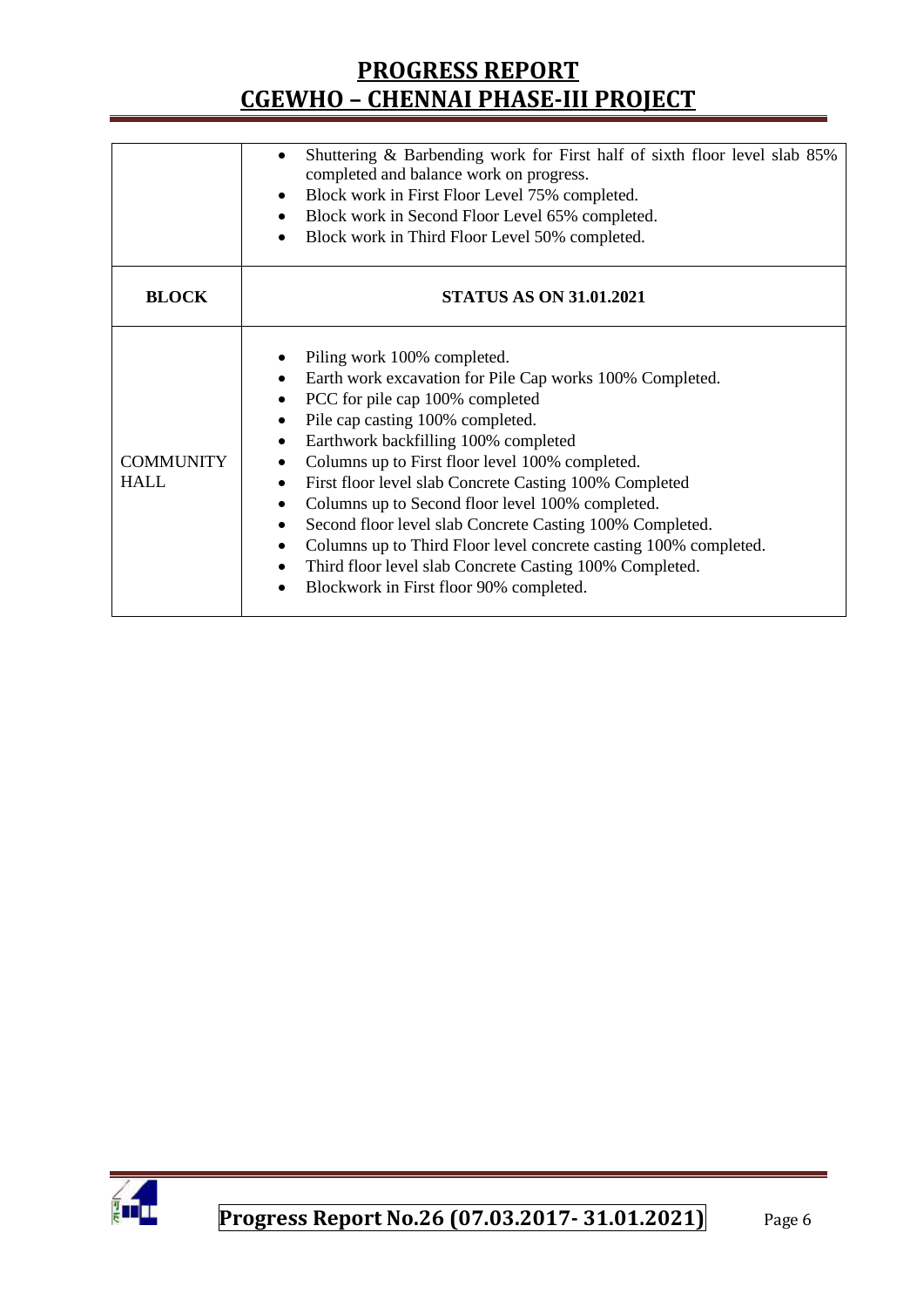#### **PHOTOGRAPHS OF WORK PROGRESS AS ON 31.01.2021**

Block A1: Third Floor level slab Concrete casting 100% completed. Columns upto Fourth floor level 25% completed and balance work on progress.



Block A2: Second Floor Level slab concrete casting 100% completed. Barbending work for Column at Second floor on progress



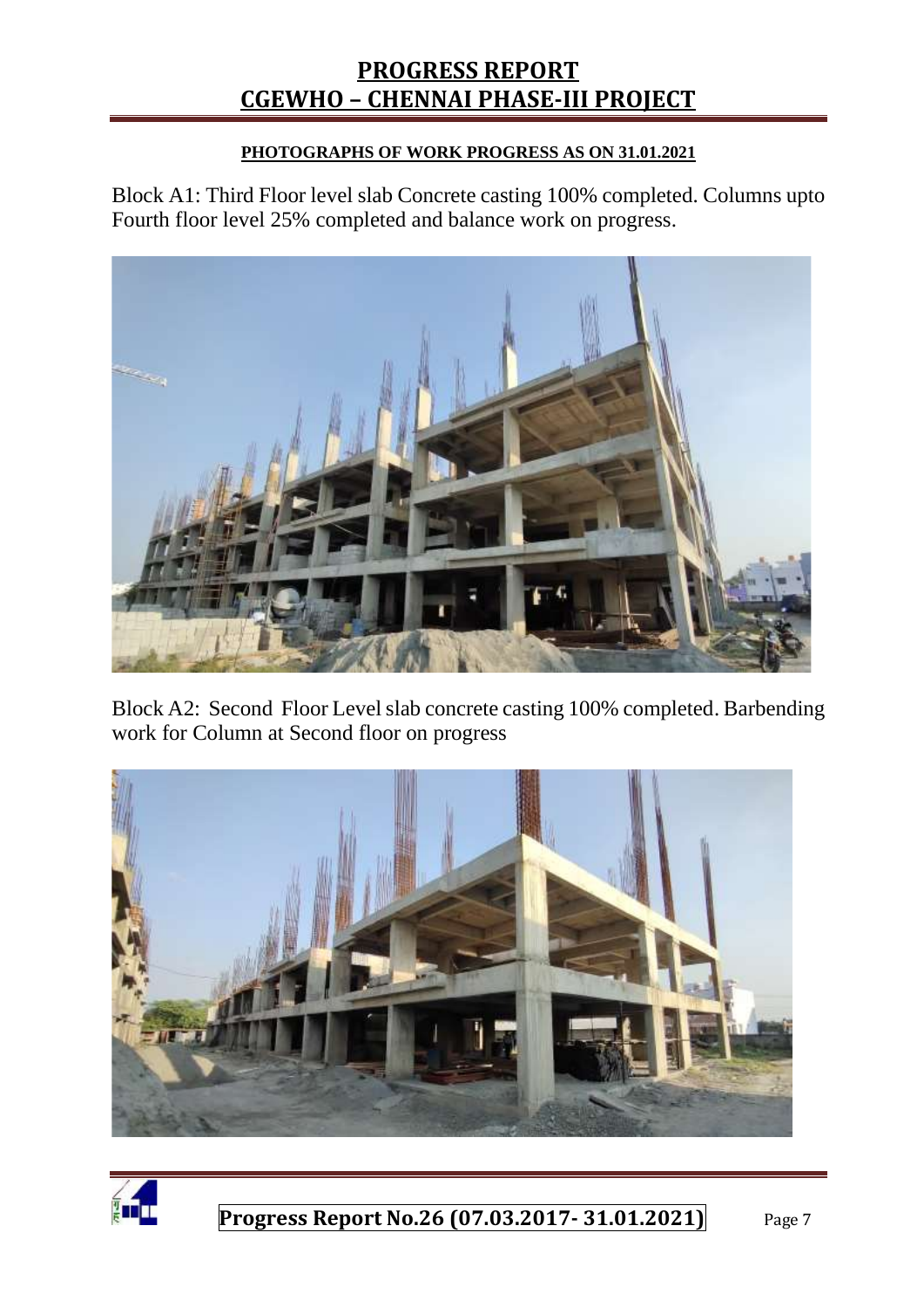Block B1: Ninth Floor Level slab First Half concrete casting 100% completed.



Block B2: Third Floor Level slab concrete casting 100% completed. Bar bending works for Columns up to fourth floor level on progress.



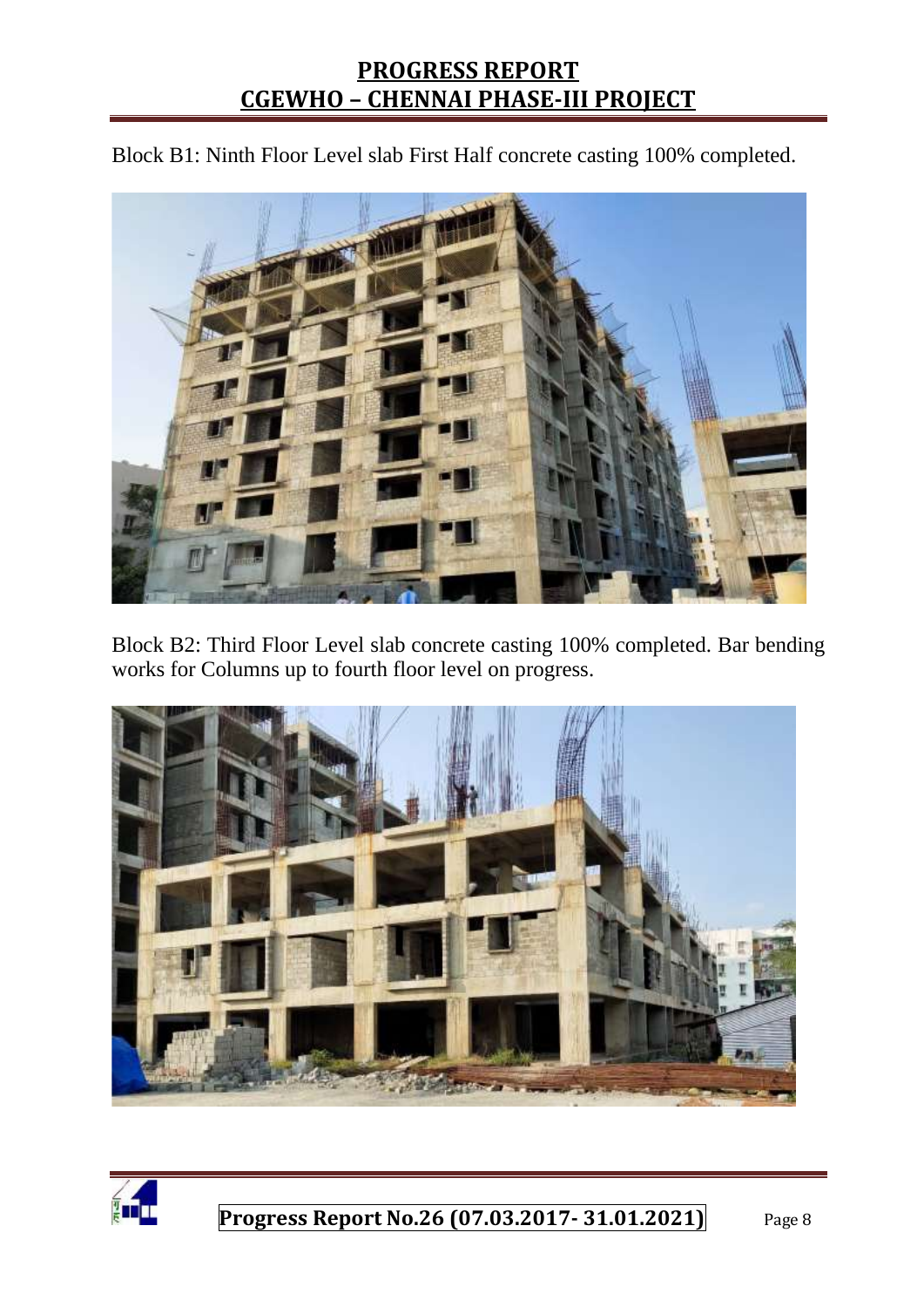Block C1: Eight Floor Level slab concrete casting 100% completed. Barbending works for columns at Ninth floor level 100% completed.



Block C2: Column casting upto Eight floor level 80% completed. Shuttering and barbending works in Eight floor level slab 80% completed and balance works on progress.



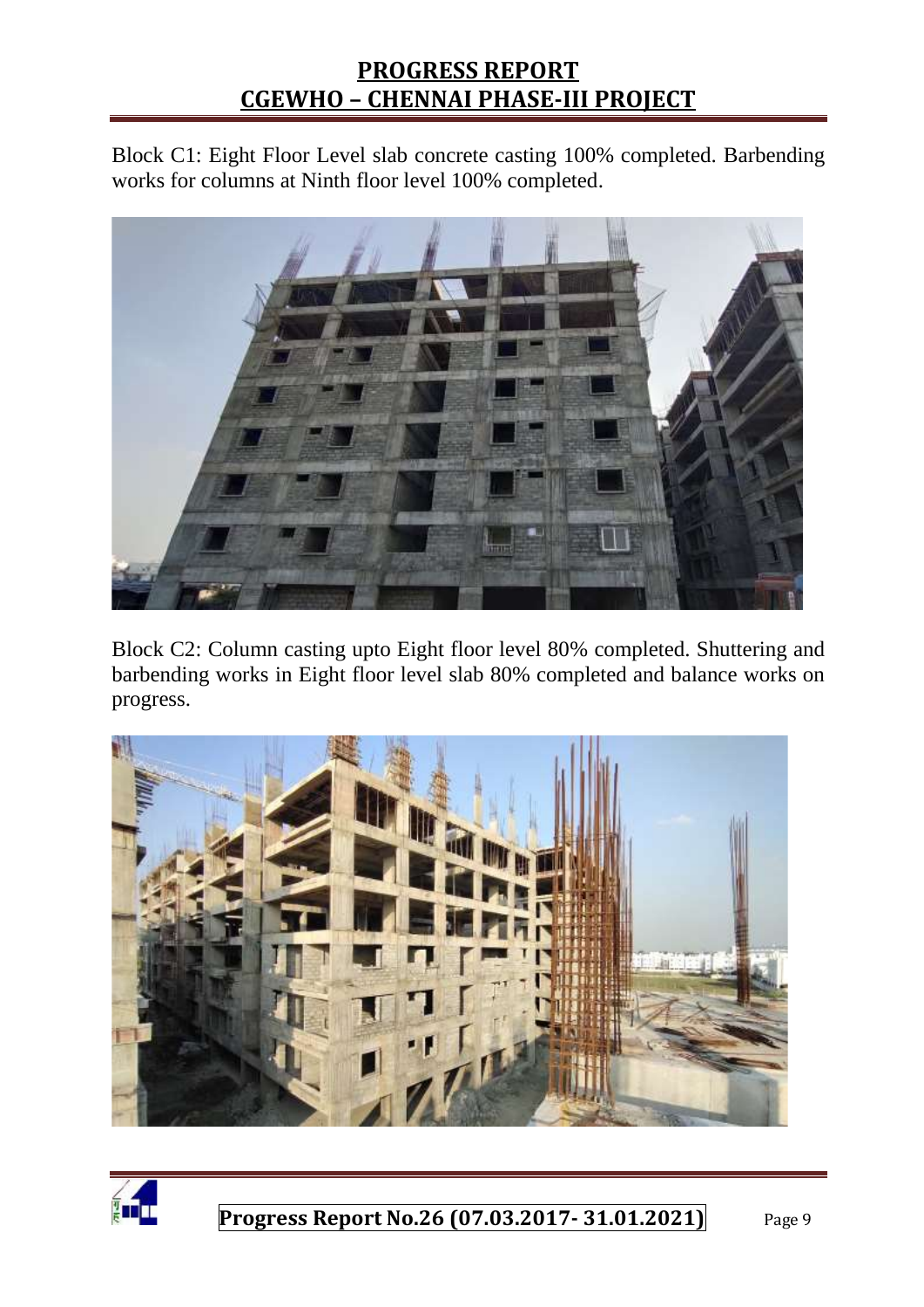Block C3: Sixth Floor level slab First half concrete 100% completed. Shuttering work on progress in second half.



Block D1: : Third Floor level slab First half concrete 100% completed. Shuttering & barbending works in second half of third floor level slab 10% completed and balance work on progress.



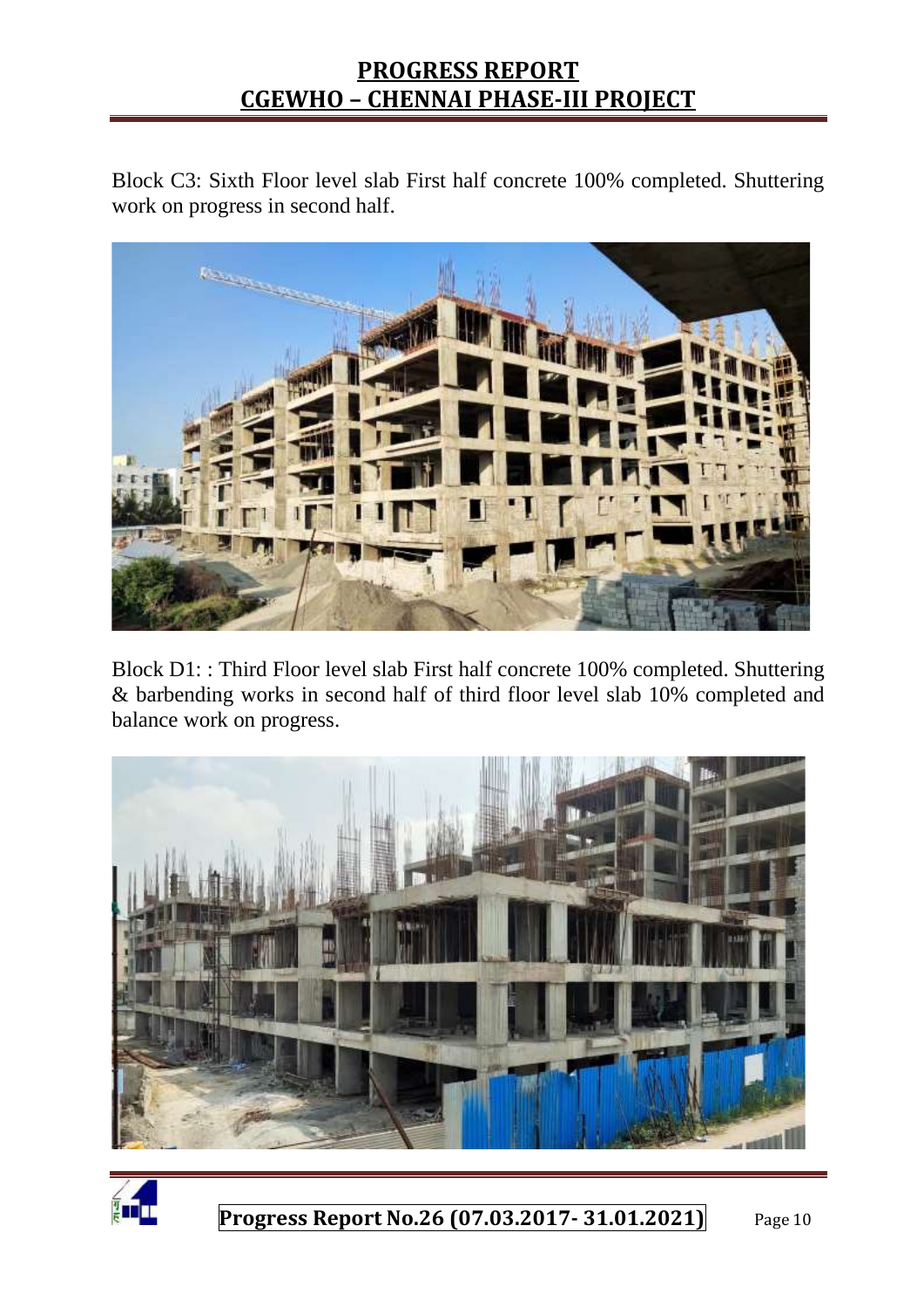Block D2: Shuttering and barbending work on progress for First half of Eight floor level slab 85% completed and balance work on progress.



Block D3: Shuttering and barbending work on progress for First half of Sixth floor level slab 85% completed and balance work on progress.



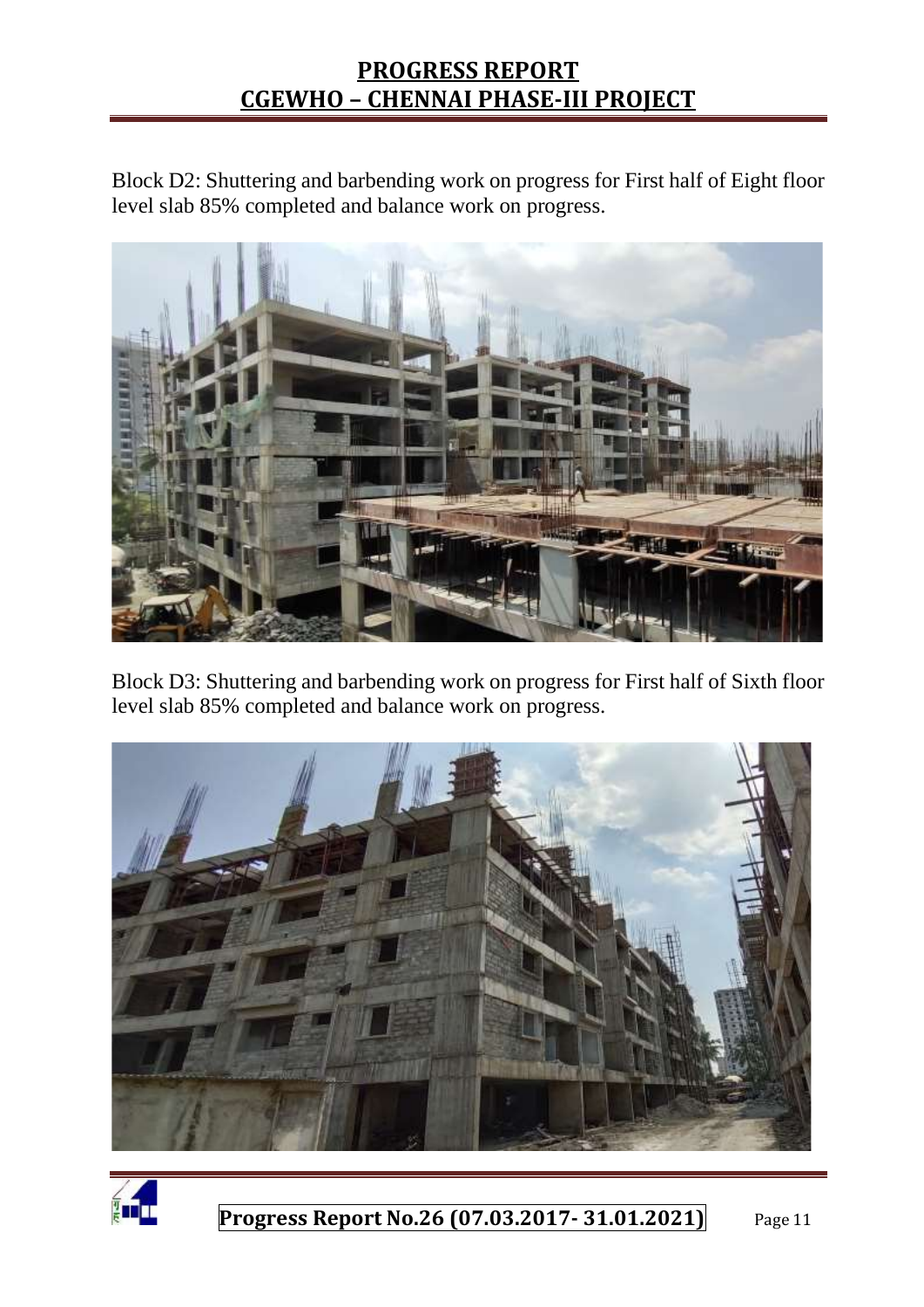Community Hall: Third Floor level slab concrete casting 100% completed. Block work in First floor 90% completed.



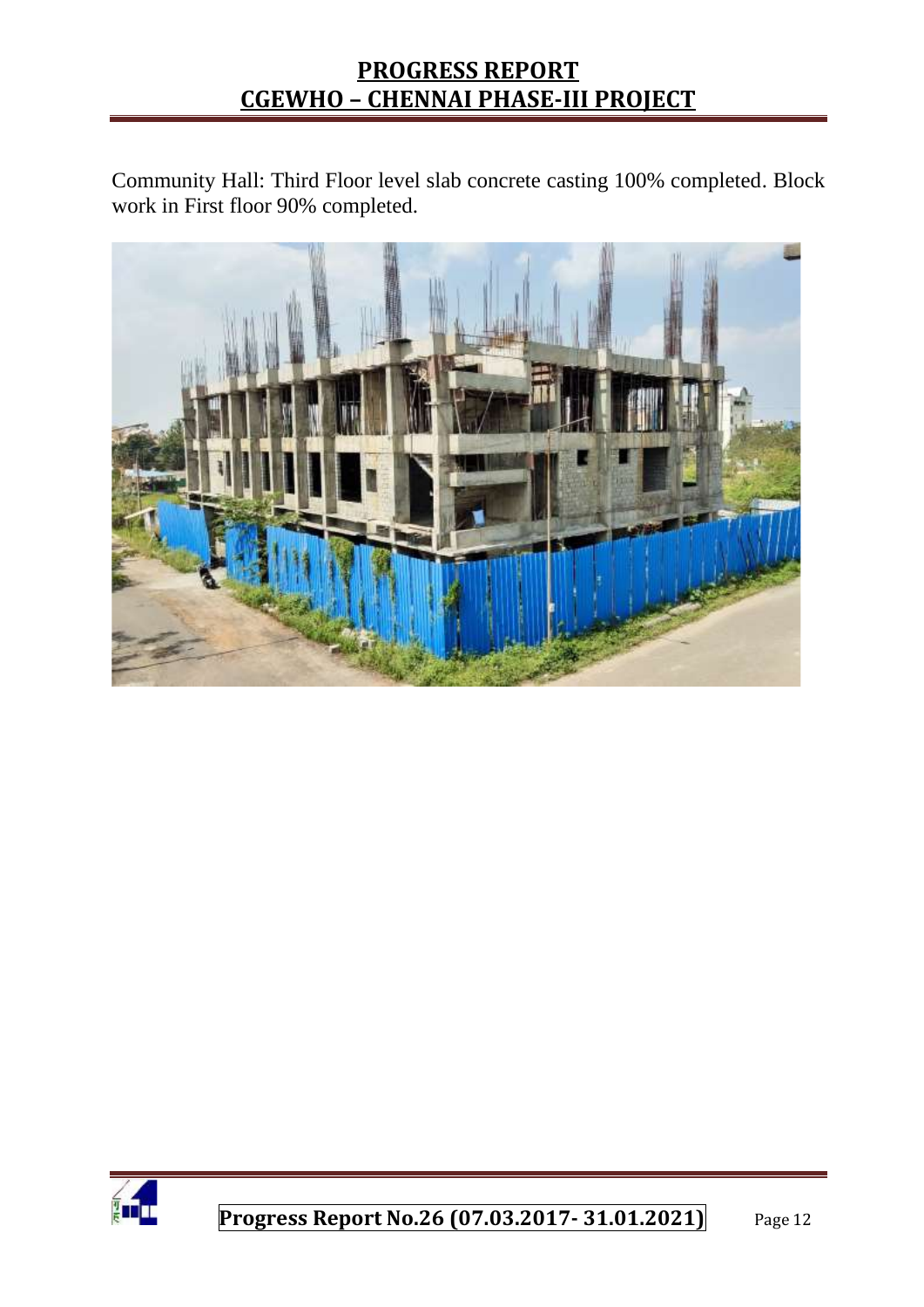#### **QUALITY CONTROL**

#### **DURING CONSTRUCTION FOLLOWING QUALITY CONTROL TESTS CONDUCTED AT SITE:**

| Sl.No.         | Materials                                                       | Source from                                                                   | <b>Test</b><br>Done | Result                           |  |
|----------------|-----------------------------------------------------------------|-------------------------------------------------------------------------------|---------------------|----------------------------------|--|
| $\mathbf{1}$   | M-Sand                                                          | Uthiramerur,<br>Kanchipuram<br>(DT)<br>Sriperambathur,<br>Kanchipuran<br>(Dt) | Each<br>Truck       | Sieve Analysis<br>& Silt content |  |
| $\overline{2}$ | Coarse Aggregate<br>(20mm)                                      | Uthiramerur,<br>Kanchipuram<br>(DT)<br>Sriperambathur,<br>Kanchipuran<br>(Dt) | Each<br>Truck       | Sieve Analysis                   |  |
| $\overline{3}$ | <b>Coarse Aggregate</b><br>(12mm)                               | Uthiramerur,<br>Kanchipuram<br>(DT)<br>Sriperambathur,<br>Kanchipuran<br>(Dt) | Each<br>Truck       | Sieve Analysis                   |  |
| $\overline{4}$ | Cement                                                          | Third party testing is being done.                                            |                     |                                  |  |
| 5              | <b>Steel</b>                                                    | Third party testing is being done.                                            |                     |                                  |  |
| 6              | Pile Integrity                                                  | Third party testing is being done.                                            |                     |                                  |  |
| $\tau$         | Soil Compaction                                                 | Third party testing is being done.                                            |                     |                                  |  |
| 8              | RCC cubes are being tested and Register is being maintained.    |                                                                               |                     |                                  |  |
| 9              | Slump test conducted at site to insure workability of concrete. |                                                                               |                     |                                  |  |

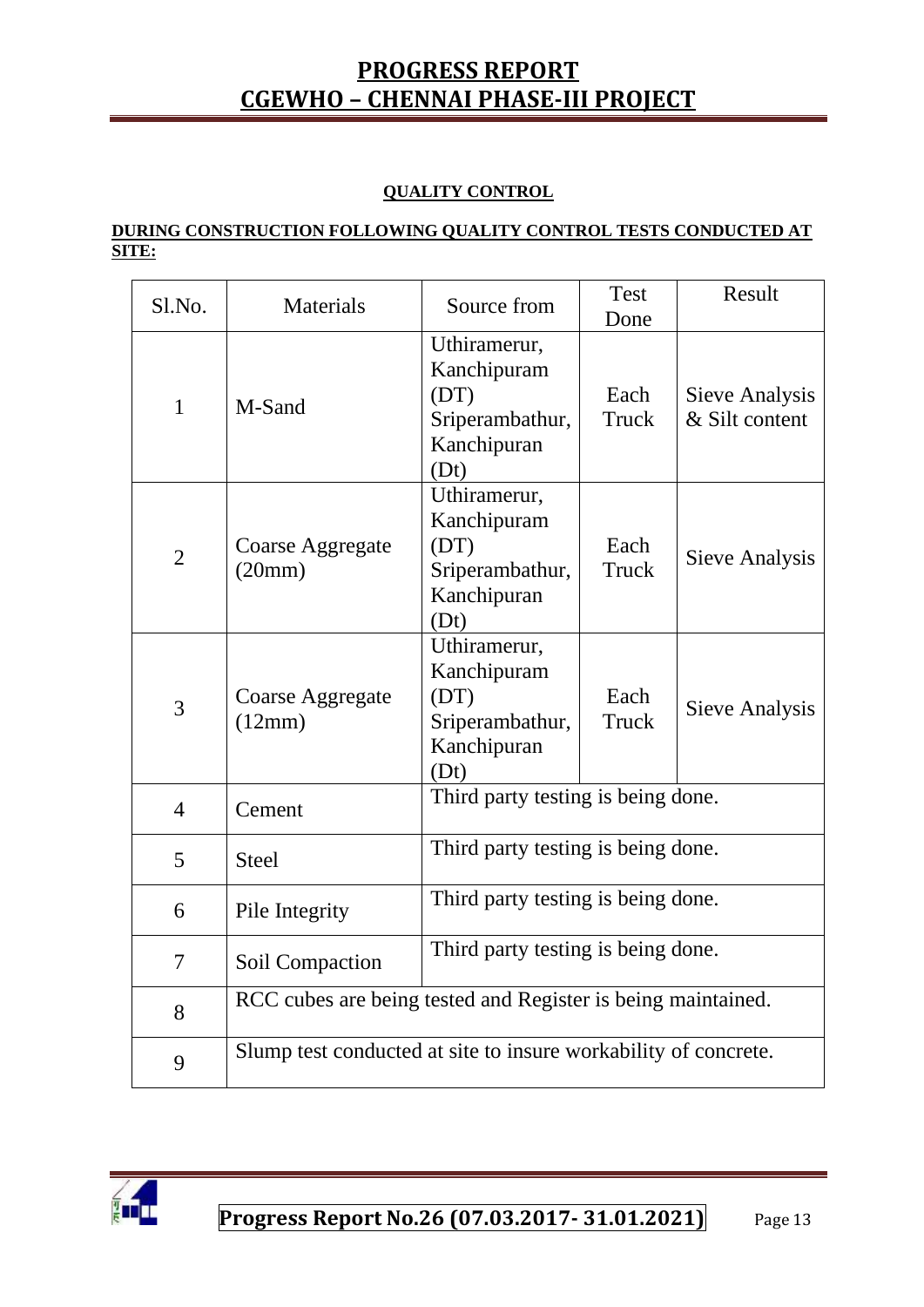# **PHOTOGRAPH OF QUALITY CONTROL AT SITE**

# **Concrete Cube Compressive Strength Testing**



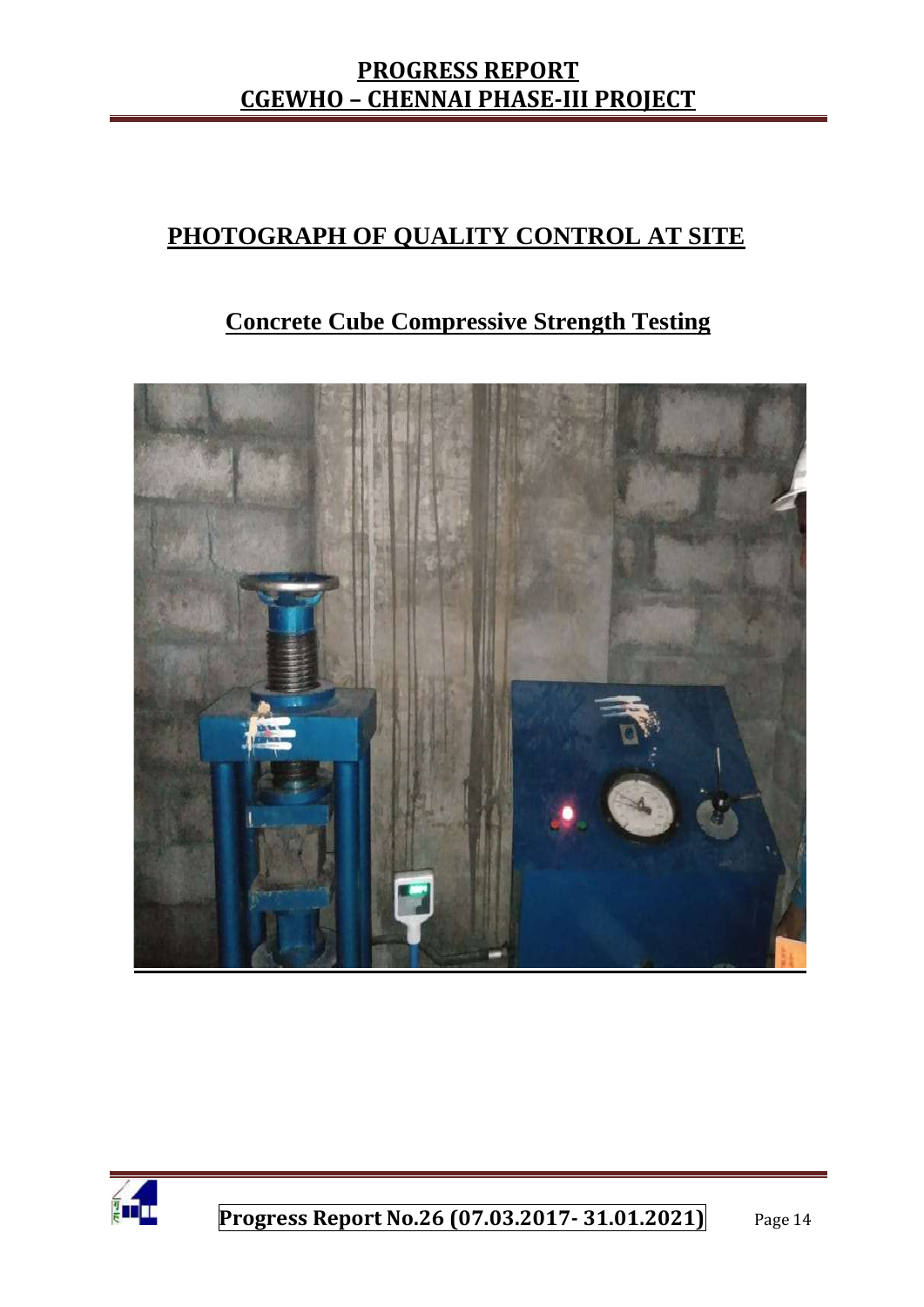# **20mm & 12mm Aggregate Sieve Analysis Testing**